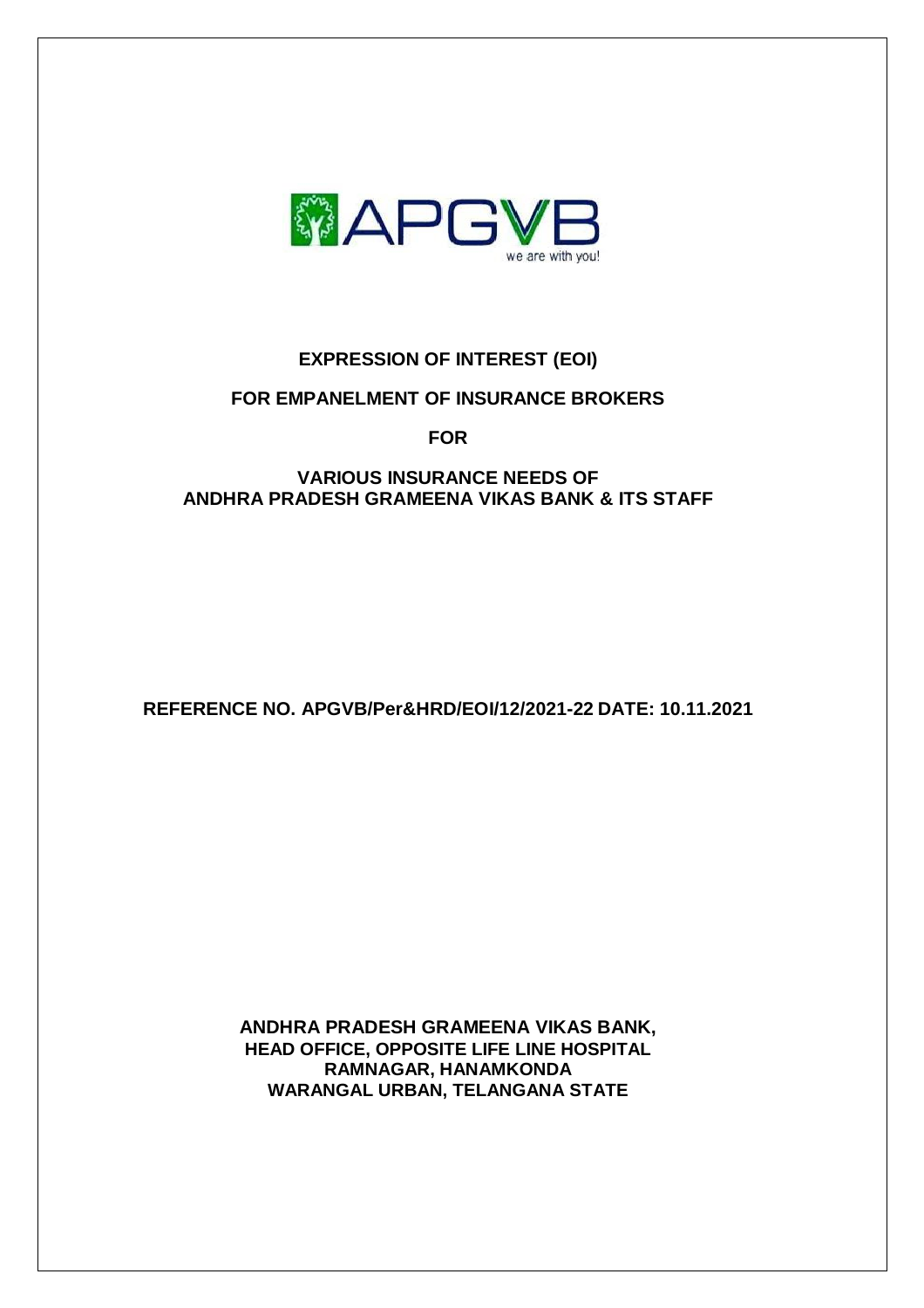### **EXPRESSION OF INTEREST (EOI) FOR EMPANELMENT OF INSURANCE BROKERS**

### **ANDHRA PRADESH GRAMEENA VIKAS BANK, HEAD OFFICE, OPPOSITE LIFE LINE HOSPITAL RAMNAGAR, HANAMKONDA WARANGAL URBAN, TELANGANA STATE**

### **I. INTRODUCTION & INSTRUCTIONS:-**

ANDHRA PRADESH GRAMEENA VIKAS BANK (APGVB), a body corporate constituted under Regional Rural Banks Act, 1976 having its Head Office at Warangal, hereinafter called "Bank" intends to empanel Insurance Broker/s for procurement and managing Group Mediclaim Insurance, Group Term Life Insurance, Group Personal Accident (GPA) cover to be extended to officers and employees of APGVB and Bankers' Indemnity Policy.

Bank invites tenders from IRDA licensed Insurance Broker companies operating in India for engagement of Insurance Broker with its Corporate, Government & Institutional Tie up department for assisting the Bank in pre-placement, placement & post placement services of insurance policies for Bank's Officers and employees.

Brokers who fulfil the Pre-qualification criteria as per **Annexure A** & Eligibility Criteria are eligible to participate in this tender. Brokers are also required to submit the detailed information about the firm/company as per **Annexure D**.

The "Expression of Interest (EOI) is available on Bank's website [\(www.apgvbank.in\)](http://www.apgvbank.in/) in Procurement section. Interested bidders are requested to refer to the said EOI. They have to submit inter alia the required documents strictly as per provisions of the EOI document. The schedule of the bidding process is as under:

| 1. Date of commencement of bidding process                   | 11.11.2021           |
|--------------------------------------------------------------|----------------------|
| 2. Last date for bid submission                              | 30.11.2021 upto 2 PM |
| 3. Date and Time for opening of bid                          | 30.11.2021 at 4 PM   |
| Tentative date for presentation by<br>4. shortlisted brokers | 01.12.2021 at 11AM   |

APGVB reserves the right to -

- i) Reject any or all responses received in response to the Request for Proposal (RFP) without assigning any reason whatsoever.
- ii) Cancel the RFP / Tender at any stage, without assigning any reason whatsoever.
- iii) Waive or Modify any inconsistencies in this proposal (format and delivery). Such a modification / waiver would be duly and publicly notified by issuing corrigendum against the tender on APGVB website.
- iv) Select the next most responsive bidder if the first most responsive bidder evaluated for selection fails to result in an agreement within a specified time frame.
- v) Select the bidder even if a single bid is received as response. Share the information / clarifications provided in response to RFP by any bidder, with all other bidder(s) / others, in the same form as clarified to the bidder raising the query.
- vi) Float tenders for insurance needs without empanelled broker.
- vii) Negotiate brokerage with empanelled brokers/consultants.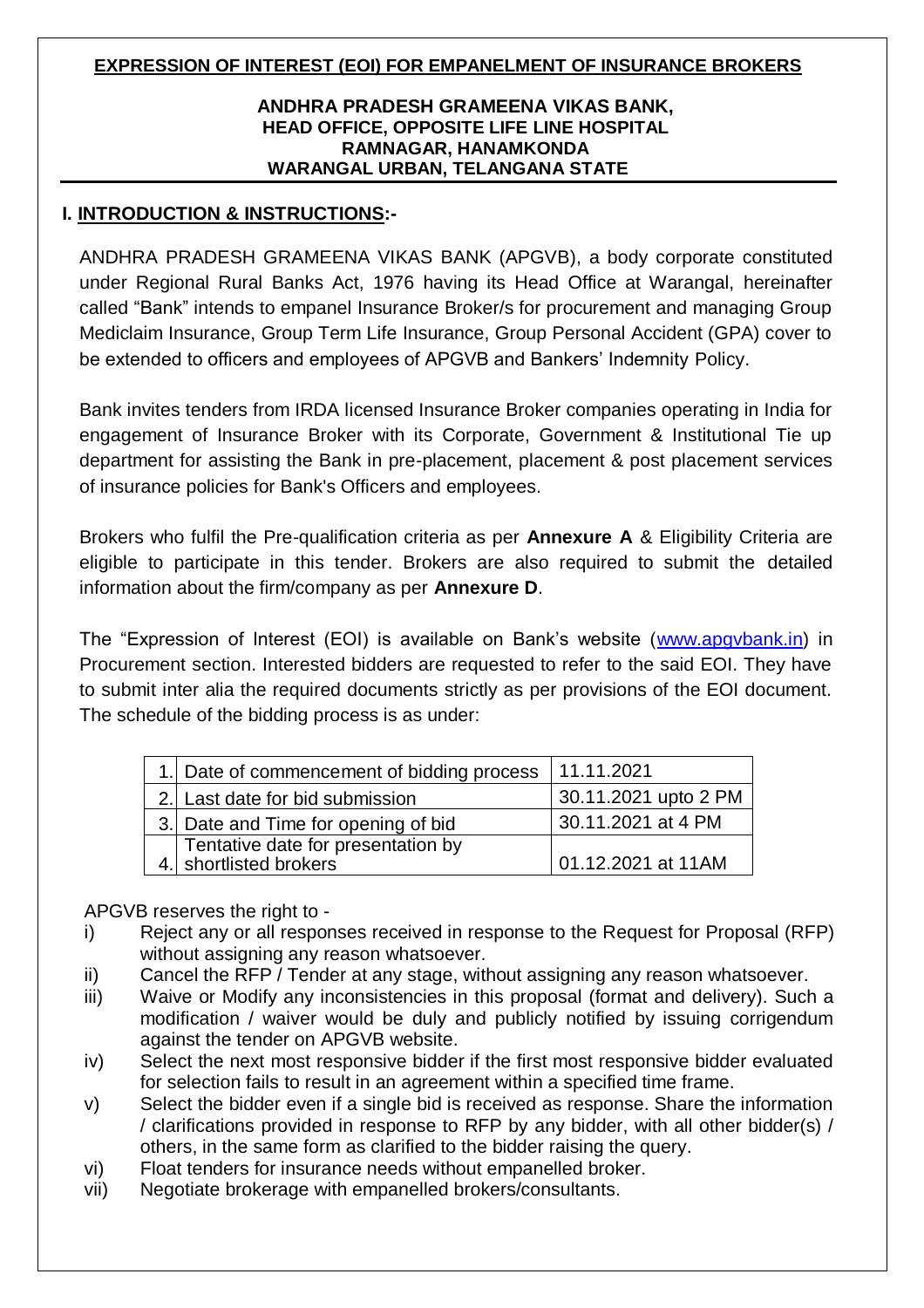### **II. ELIGIBILITY CRITERIA**

a) This invitation to respond to the RFP is open only to well-established and reputed registered Insurance Broking Firms/ Companies that are incorporated or registered under the Companies Act, 2013.

b) The interested broking firms must meet the prequalifying criteria to become eligible to participate in bidding process.

c) Insurance Broking/Consulting Firms must be registered/issued license by Insurance Regulatory and Development Authority (IRDA) under "Life & General" License category.

d) The Firms/ Companies should have been in existence in India for a period of at least Six years as on 31/03/2021, in the area of Insurance broking, i.e. their licenses should have been renewed at least twice in the immediate preceding licence cycle and valid licence by IRDA.

e) The Insurance Broking Firms/companies with experience in handling Insurance policies for Regional Rural Banks/Public Sector Banks in India would be given preference.

f) The intending firm must specify the nature of services that the broking firm/ company shall be rendering to the Bank, if assigned the Job.

g) The Insurance Broker Firms/Companies should meet criteria fixed by the Bank internally, such as experience in handling similar projects, Employee base, experienced professionals in its employment etc.

h) The company/firm should have brokered at least one policy of Group Mediclaim insurance, Group term Life Insurance, Group personal Accident Insurance, bankers' Indemnity.

## **III. SCOPE OF WORK:-**

## **Phase 1 – Pre-Placement Services**

The Insurance Broker/ Consultant would be overseeing the Strategic Conceptualization and Initialization of the whole program. The Strategic Conceptualization with the following Action Heads would be undertaken with the Bank:

- a) Placement and designing of the Insurance Policy
- b) Cost Containment measures
- c) Claims Handling and Service Mapping
- d) Grievance Redressal Process
- e) Claims Tracking by Web based MIS
- f) Validation and Forecasting of Additional Coverage Benefits

### **Phase 2 - Placement Services**

Insurance Broker/ Consultant would be acting as a Strategic consultant and would be assisting in the placement process of the scheme.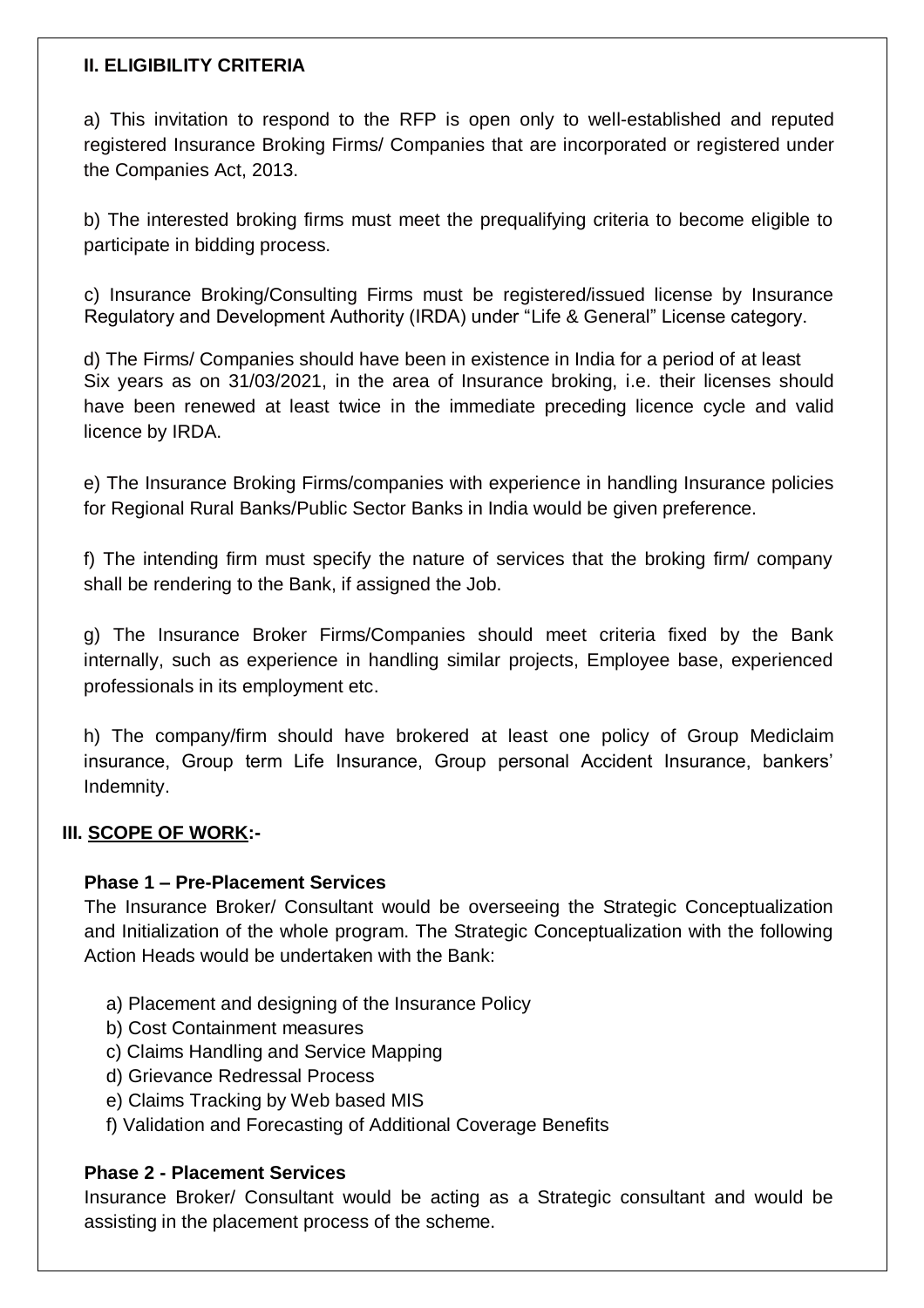## **a. Placement strategy – Through transparent tendering process**

- 1. Determine evaluation criteria for Insurer selection in association with APGVB
- 2. Draft RFP (request for proposal) to be submitted to APGVB for approval.
- 3. Assess APGVB's service requirement and Insurer capabilities in the marketplace.
- 4. Request placement quotations from Insurers and answer RFP related queries.

## **b. Quotation analysis**

- 1. Evaluate quotes.
- 2. Facilitate Insurer meetings.

## **c. Policy review**

- 1. To ensure policy terms & conditions as per the RFP provided.
- 2. Data consolidation for policy issuance.

# **Phase 3 – Post-Placement Services**

Insurance Broker/ Consultant would be functioning as a Strategic Consultant arm of the APGVB and would be assisting in the Post-Placement Process of the program. Insurance Broker/ Consultant would undertake the following action items as post-placement activities:

## **a. Servicing Support**

1. Designing the Service Level Agreement to be signed between Vendors and APGVB highlighting the scope of services and timelines.

- 2. Single point of contact for all services.
- 3. Establish clear escalation matrix for query resolution.

# **b. Claim monitoring & Periodic Review**

1. Monthly utilization report & presentation.

2. Quarterly data audit to ensure consistency between claims filed and claims cleared.

## **c. Service Level Agreement (SLA)**

- 1. Set deliverables and expectations with Insurers and Third Party Administrator.
- 2. Claims volume Handling.
- 3. Claims Escalation Handling.

# **d. Turn around Time Analysis**

1. Monitoring delivery by TPA/ Insurer as per agreed SLA.

# **e. Administration support**

- 1. Manage membership data in consultation with APGVB.
- 2. Monitoring of corporate buffer.
- 3. Calculation of monthly endorsement.
- 4. Coordination with TPAs in case of data deficiency.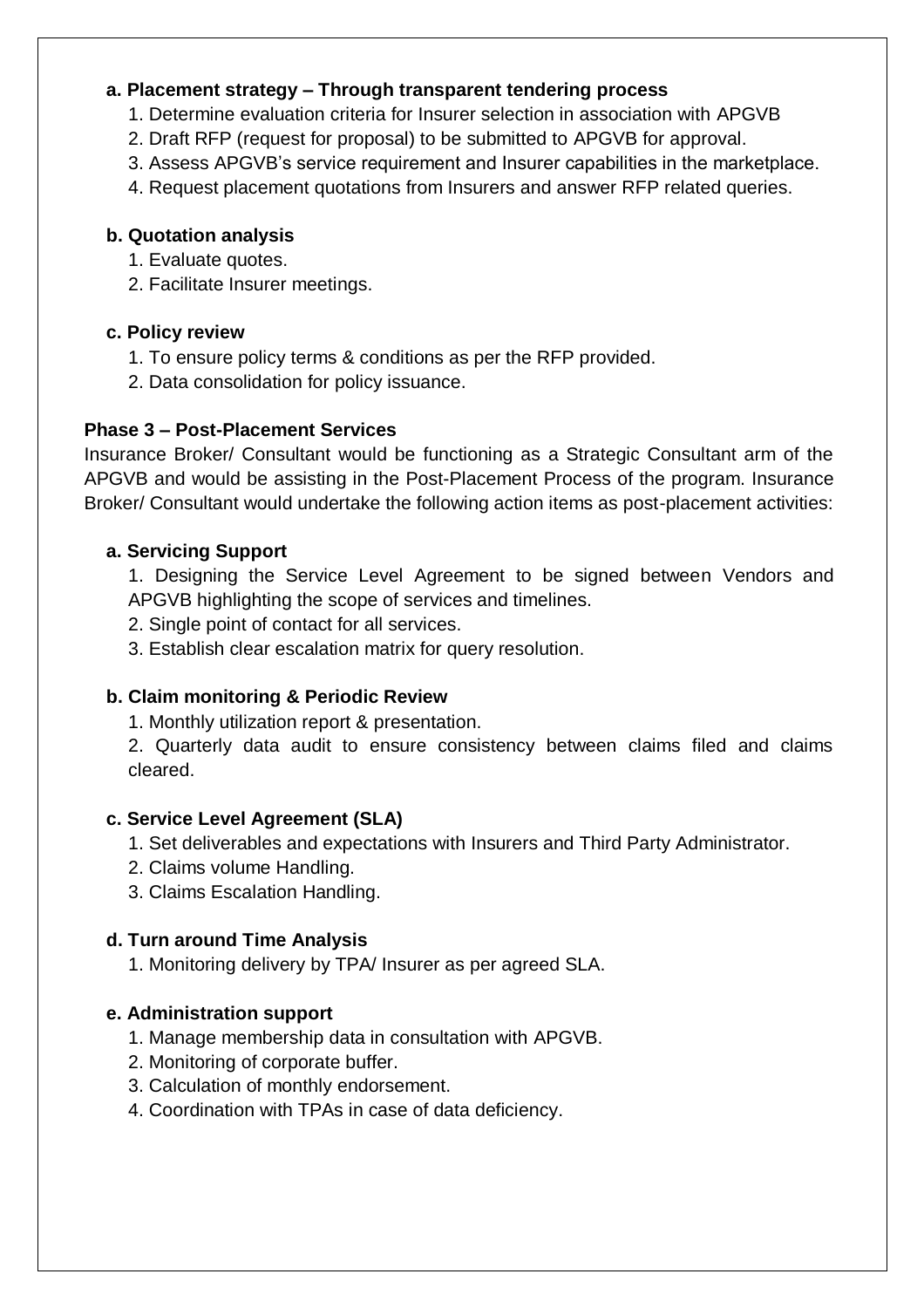### **IV. SHORTLISTING OF BROKERS:**

Upon receipt of applications (EOI) the same shall be scrutinized and evaluated by the Bank. The Bank will shortlist/ select broking firms/companies as per parameters given in **Annexure A & Eligibility Criteria specified in Section II.**

2. The brokers qualifying as specified only will be eligible for evaluation under **Annexure B.**

3. The selection of broking firm is entirely at the discretion of the Bank. Mere empanelment shall not entitle the broking firm the right to assignment of business to the firm/ company.

4. The Bank also reserves the right to accept or reject any or all applications without assigning any reason whatsoever.

5. Only the top 3 brokers based on overall score obtained by them in parameters as per **Group – I of Annexure B** will be shortlisted.

6. The shortlisted firms will be required to make a presentation before a Selection Committee, which will award marks as per **Group – II of Annexure B** and recommend for engagement/ empanelment after taking overall view on them.

7. During pre-qualification and evaluation of the proposals, the Bank may, at its discretion, ask bidders for clarifications on their proposal. The respondents are required to respond within the time frame prescribed by the Selection Committee.

8. Bidders are not permitted to modify, substitute, or withdraw proposals after its submission.

9. The tenure of the empanelment of the Insurance Broking Firm/Firms would be three Policy years. However, the Bank will have discretion to discontinue the services of the selected brokers, if the Bank deemed fit at any point of time during the Policy period.

## **V. DISQUALIFICATIONS:-**

Bank may at its sole discretion and at any time during the evaluation of proposal, disqualify any respondent, if the respondent:

i) made misleading or false representations in the forms, statements and attachments submitted in proof of the eligibility requirements;

ii) failed to provide related clarifications, when sought; or

iii) is declared ineligible by the Government of India/State/UT Government for corrupt and fraudulent practices or blacklisted anytime in the past.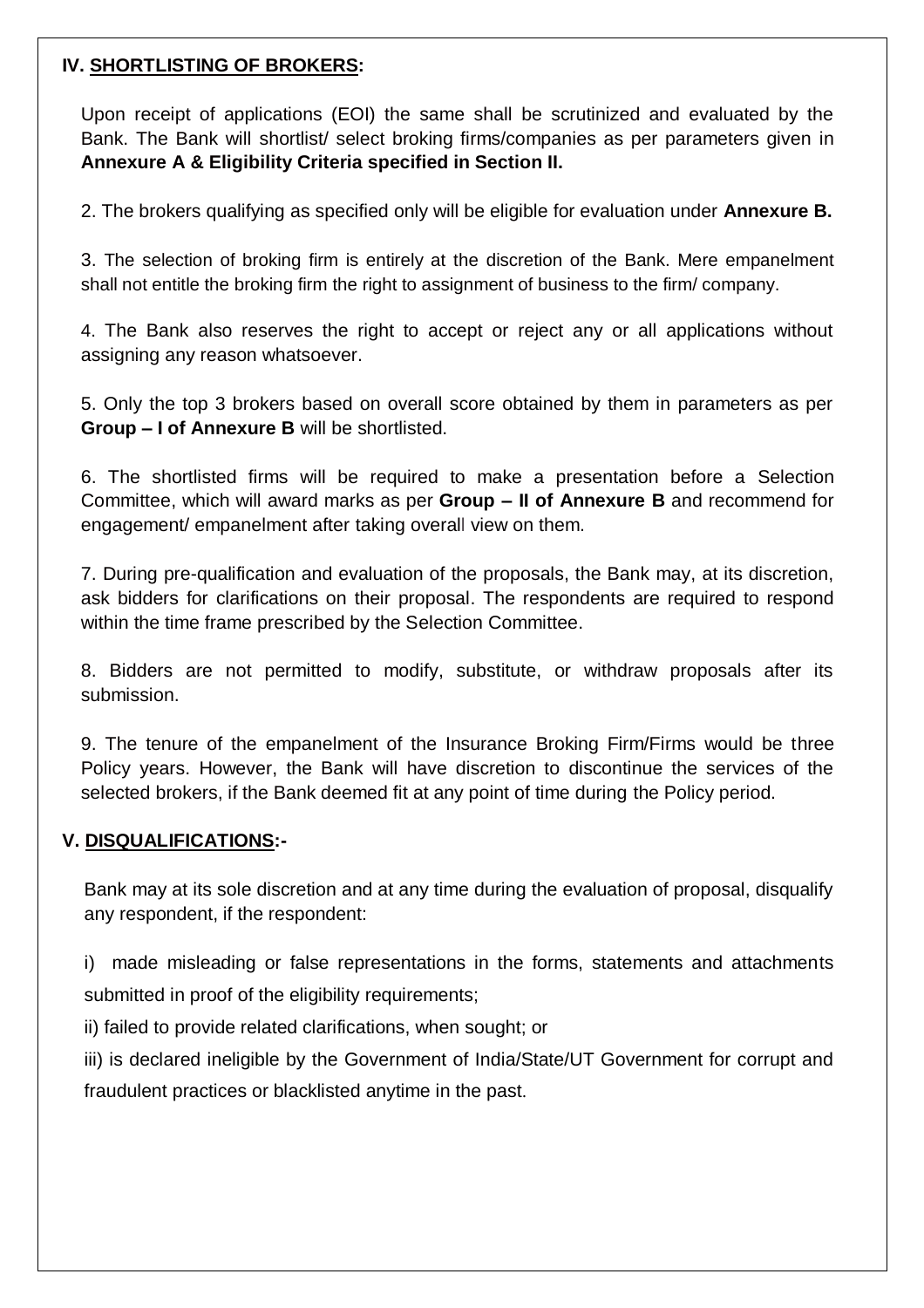# **VI. LIST OF DOCUMENTS/INFORMATION TO BE SUBMITTED ALONG WITH EXPRESSION OF INTEREST**

The EOI should be submitted with a covering letter enclosing documents/ information indicated below and the declaration, signed by the authorized Signatory with Seal of the Company. All pages are required to be signed.

i) Copy of Certificate of incorporation, Memorandum and articles of association, details of Registered Office, Address for communication, key contact person etc.

ii) Copy of Original license issued by IRDA while granting the license and proof of renewal of license.

iii) Brief write up about the firm/company furnishing the information, on number of years in operation, i.e. License Issuance/ Renewal Date(s).

iv) A copy each of audited balance sheet of the last three years.

v) Number of Corporate Clients along with copies of engagement letters, if any given, by RRBs, PSU Banks or Private Banks.

vi) Details of Premium Placement during last 3 years.

vii) Declaration as annexure C.

viii) Copy of resolution authorizing the person to sign the papers on behalf of the company.

ix) Information on format as per annexure D and supporting documents.

x) Any other document in support of the application which the firm/company may deem fit.

xi) Satisfactory Service Letter from existing clients.

## **VII. SUBMISSION OF EOI:-**

a) The last date for submission of proposal (bid) is **1400 hrs on 30.11.2021**. Proposal received after that may be rejected.

b) The bid should be signed by the bidder or any person duly authorized to bind the bidder to the contract. The signatory should give a declaration and through authenticated documentary evidence establish that he/she is empowered to sign the tender documents and bind the bidder. All pages of the tender documents except company brochures, if any, are to be signed by the authorized signatory.

c) The bid should contain no interlineations, erasures or over-writings except as necessary to correct errors made by the bidder. In such cases, the person/s signing the bid should authenticate all such corrections by putting his / her full signature.

d) The bidder is expected to examine all instructions, forms, terms and conditions and technical specifications in the Bidding Documents. Failure to furnish any information required by the Bidding Documents or submission of a bid not substantially responsive to the Bidding Documents in every respect will be at the Bidder's risk and may result in rejection of the bid.

e) No columns of the tender should be left blank. Offers with insufficient information and Offers which do not strictly comply with the stipulations given above, are liable for rejection.

f) Interested insurance broking firms/companies are required to submit their proposal (EOI) giving full particulars about their organization, technical personnel in the organization, competence and experience in this line of business to the following address.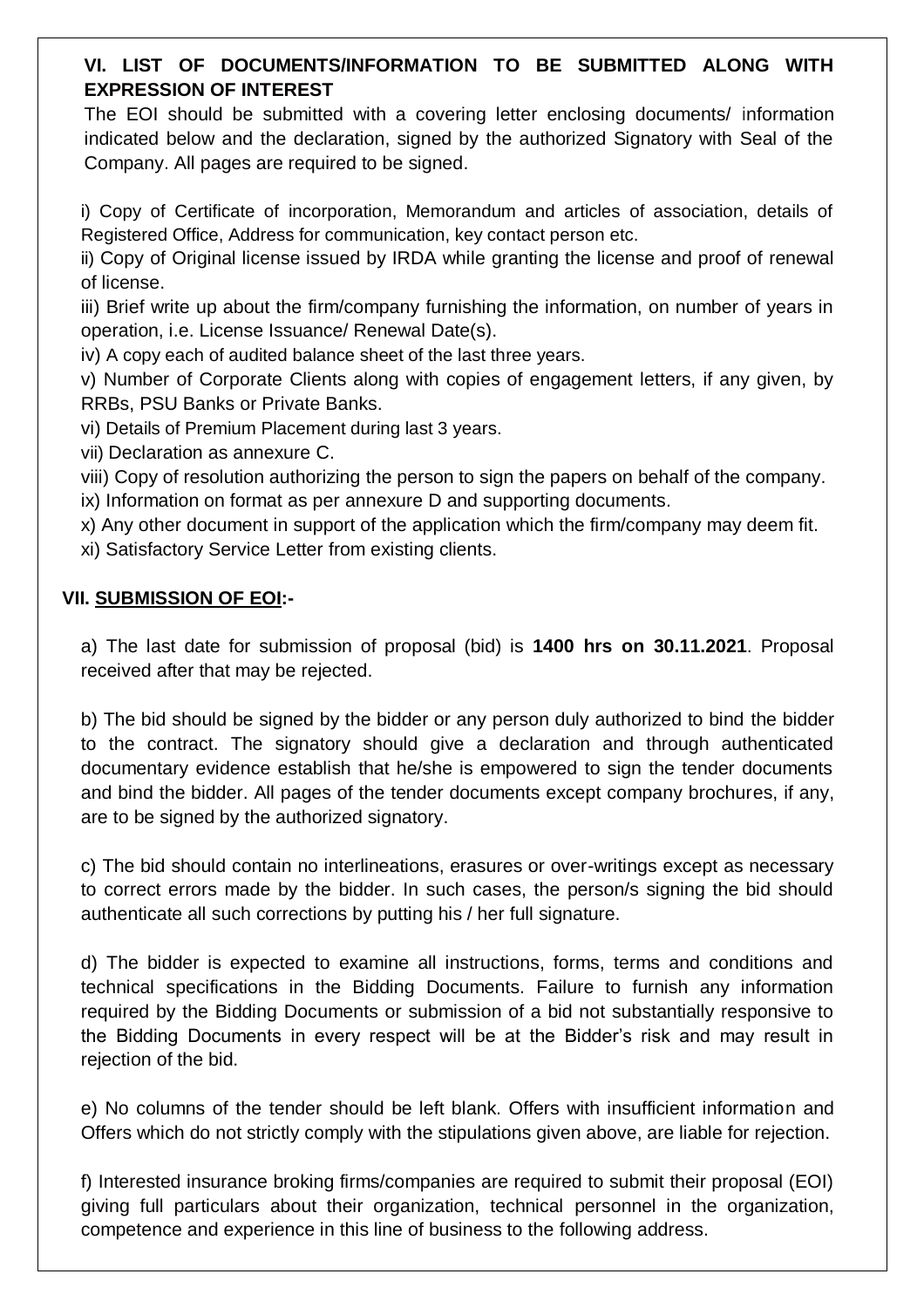g) All notices and correspondence to the bidder(s) shall be sent by email only, till finalization of tender. Hence, the bidders are required to ensure that email address provided by them is valid.

h) Bidders can seek clarification regarding the tender/ insurance policy by writing email at cmhr@apgvbank.in. Any clarification on queries raised by any bidder will be communicated to all bidders.

i) The eligibility of the Broking firms would be decided on the basis of score obtained by them on the parameter as mentioned in **Annexure B.**

-Sd/- (G Sukumar) **General Manager – HR** Andhra Pradesh Grameena Vikas Bank Head Office : Warangal

#### **Contact Person**:

Sri. Venu Gopal Thota, Manager (Per&HRD) Mobile - 8331019304 Email: [cmhr@apgvbank.in](mailto:cmhr@apgvbank.in)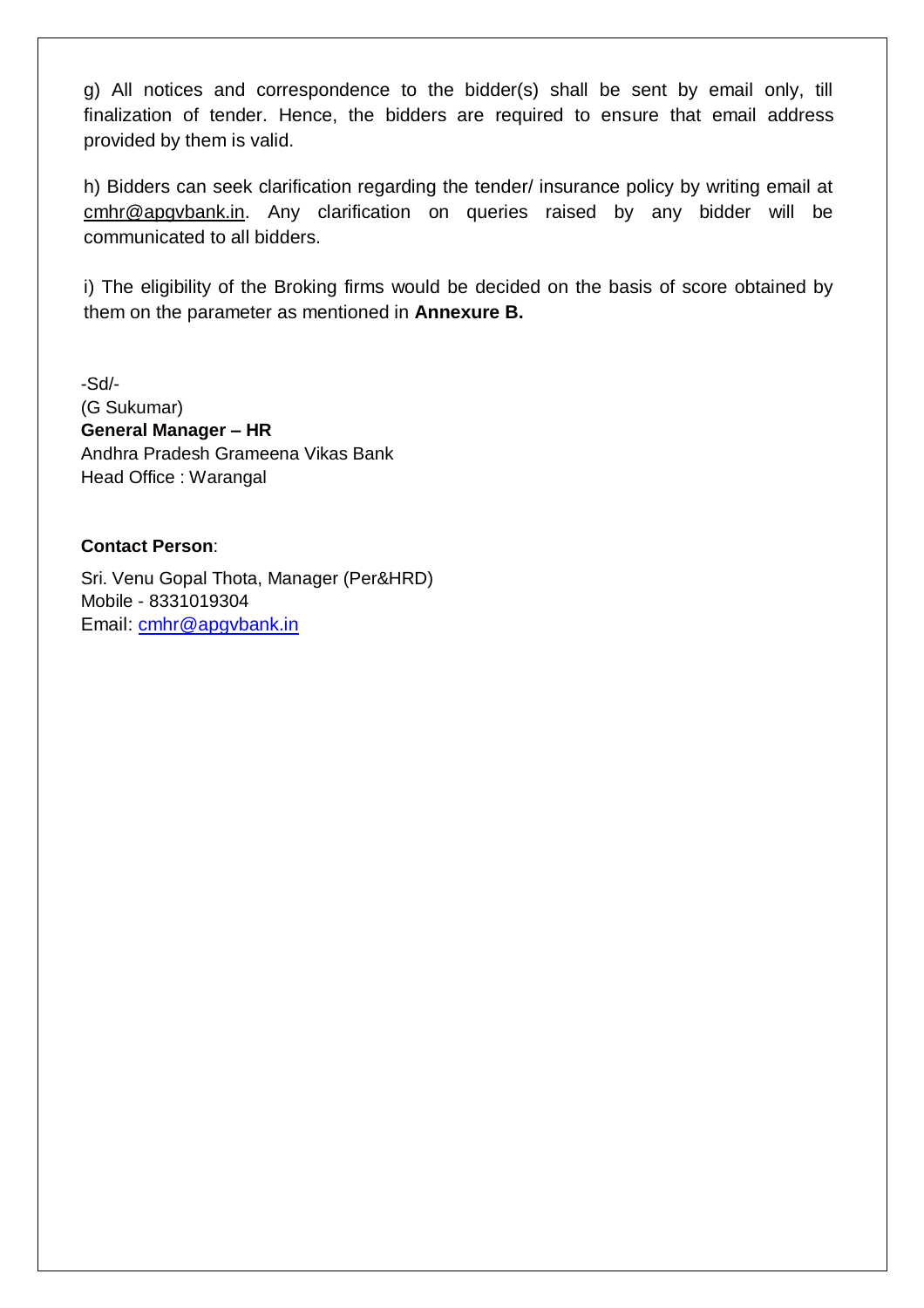### **ANNEXURE - A**

### **QUALIFYING CRITERIA FOR BECOMING ELIGIBLE TO PARTICIPATE IN BIDDING**

- 1. This invitation to respond to the RFP is open only to reputed and well-established registered companies/firms that are incorporated or registered under the Companies Act, 2013.
- 2. Insurance Broking/Consulting company/firm must be registered/issued license by Insurance Regulatory and Development Authority (IRDA) under "Life & General" License category.
- 3. The company/firm should have been in existence in India for a period of at least six years as on March 31, 2021, i.e., their licenses should have been renewed at least twice in the immediate preceding licence cycle and valid licence by IRDA.
- 4. The company/firm should have brokered at least one policy which covers a minimum of 5,000 lives during FY 2020-21.
- 5. The Insurance Broking Firm should have brokered at least one Group Mediclaim Policy with minimum premium of Rs. 2.5 Crores, Group term Life Insurance Policy, Group personal Accident Insurance Policy and bankers' Indemnity policy during last three financial years.
- 6. The Firm/Company should not have incurred loss in the last 3 financial years (i.e. 2018-19, 2019-20 and 2020-21).
- 7. The Firm/Company should not be a defaulter of any Bank/FIs.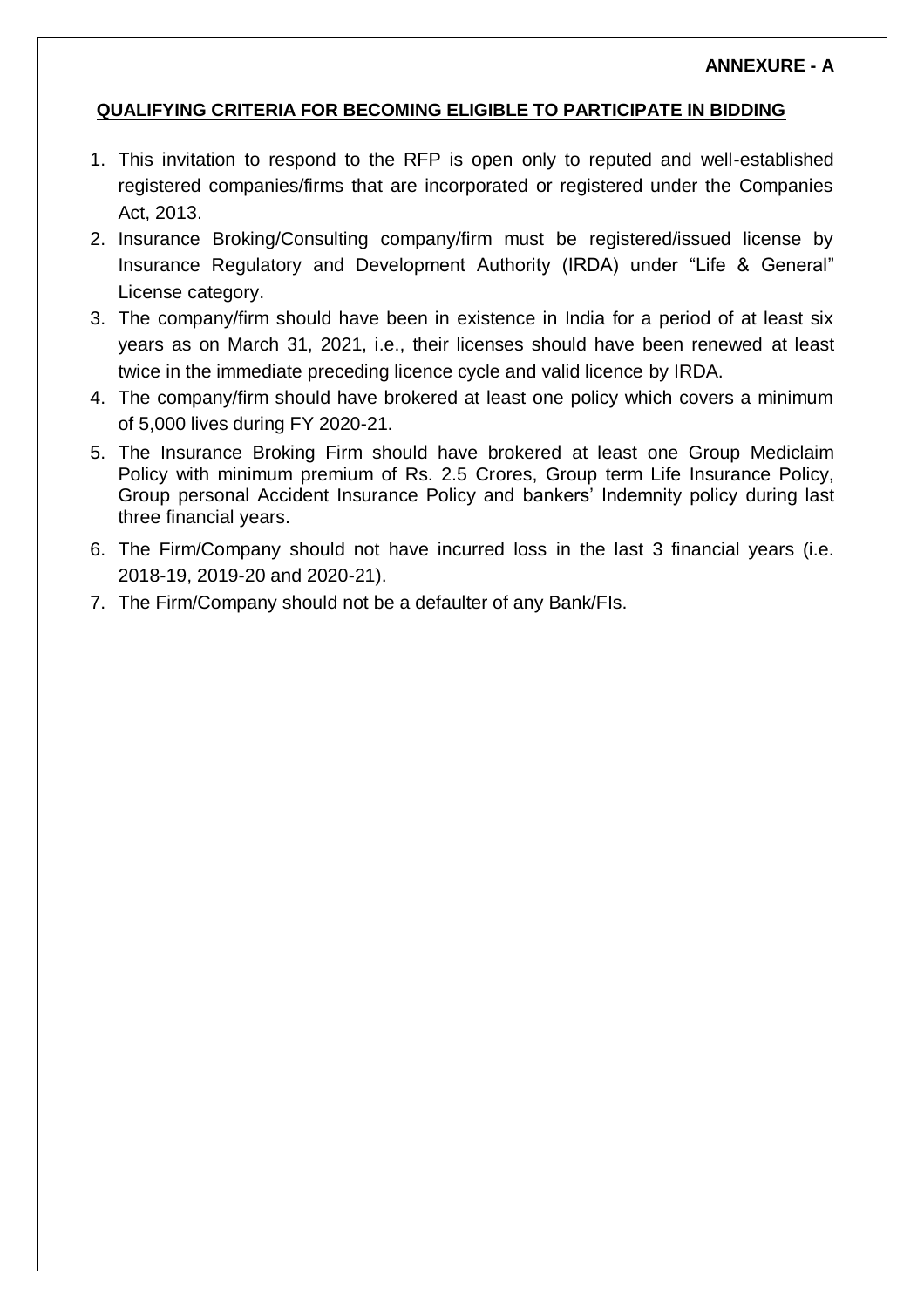### **SCORING PARAMETERS**

| SI. | <b>Criterion</b>                                                                                                     | <b>Score</b>   | <b>Total</b>            |
|-----|----------------------------------------------------------------------------------------------------------------------|----------------|-------------------------|
|     | <b>GROUP-I</b>                                                                                                       |                |                         |
| 1.  | Number of years since license given by IRDA as on March 31, 2021                                                     |                | <b>MAX</b>              |
|     | Up to 6 Years                                                                                                        | 1              |                         |
|     | Above 6 & upto 10 years                                                                                              | 3              |                         |
|     | Above 10 years                                                                                                       | $\overline{5}$ | 5                       |
| 2.  | <b>Number of Qualified employees</b>                                                                                 |                |                         |
|     | Upto 20                                                                                                              | $\overline{2}$ |                         |
|     | More than 20 & upto 50                                                                                               | $\overline{3}$ |                         |
|     | More than 50                                                                                                         | $\overline{5}$ | 5                       |
| 3.  | Networth as on 31.03.2021                                                                                            |                |                         |
|     | upto Rs. 2.5 cr                                                                                                      | 1              |                         |
|     | Above 2.5 cr and upto Rs. 5 cr                                                                                       | $\overline{3}$ |                         |
|     | Above 5 cr                                                                                                           | 5              | 5                       |
| 4.  | Average Net Profit in last three Financial years (i.e. 2018-19, 2019-20<br>and 2020-21)                              |                |                         |
|     | Upto 1 crores                                                                                                        | $\overline{2}$ |                         |
|     | Above 1 cr. & upto 2.5 cr.                                                                                           | $\overline{3}$ |                         |
|     | Above 2.5 cr. and upto 5 cr.                                                                                         | 4              |                         |
|     | Above 5 Cr.                                                                                                          | $\overline{5}$ | 5                       |
| 5.  | Average Group Health Premium Placed during the last three years<br>2018-19, 2019-20 & 2020-21                        |                |                         |
|     | Upto 5 Cr                                                                                                            | $\overline{2}$ |                         |
|     | More than 5 Cr and upto 10 Cr                                                                                        | $\overline{3}$ |                         |
|     | More than 10 Cr and upto 20 Cr                                                                                       | 4              |                         |
|     | More than 20 Cr                                                                                                      | $\overline{5}$ | 5                       |
| 6.  | Number of policies brokered under Bankers' Indemnity<br>during the financial years (i.e. 2018-19, 2019-20 & 2020-21) |                |                         |
|     | Three (3) Policies                                                                                                   | 4              |                         |
|     | Above three (3) up to Six (6) Policies                                                                               | 6              |                         |
|     | Above Six (6) up to Twelve (12) Policies                                                                             | 8              |                         |
|     | Above 12 policies                                                                                                    | 10             | 10                      |
| 7.  | Number of Corporate/Institutional Group Personal Accident                                                            |                |                         |
|     | Insurance Policy brokered during the financial years (i.e. 2018-                                                     |                |                         |
|     | 19, 2019-20 & 2020-21)                                                                                               |                |                         |
|     | Three (3) Policies                                                                                                   | $\mathbf{1}$   |                         |
|     | Above three (3) up to Six (6) Policies                                                                               | $\overline{3}$ |                         |
|     | Above Six (6) up to Twelve (12) Policies                                                                             | 4              |                         |
|     | Above 12 policies                                                                                                    | $\overline{5}$ | $\overline{\mathbf{5}}$ |
| 8.  | Number of Group Term Life Insurance policies brokered for Banks during<br>the F.Y. 2020-21                           |                |                         |
|     | Upto 2                                                                                                               | 3              |                         |
|     | More than 2 and upto 4                                                                                               | 4              |                         |
|     | More than 5                                                                                                          | $\overline{5}$ | 5                       |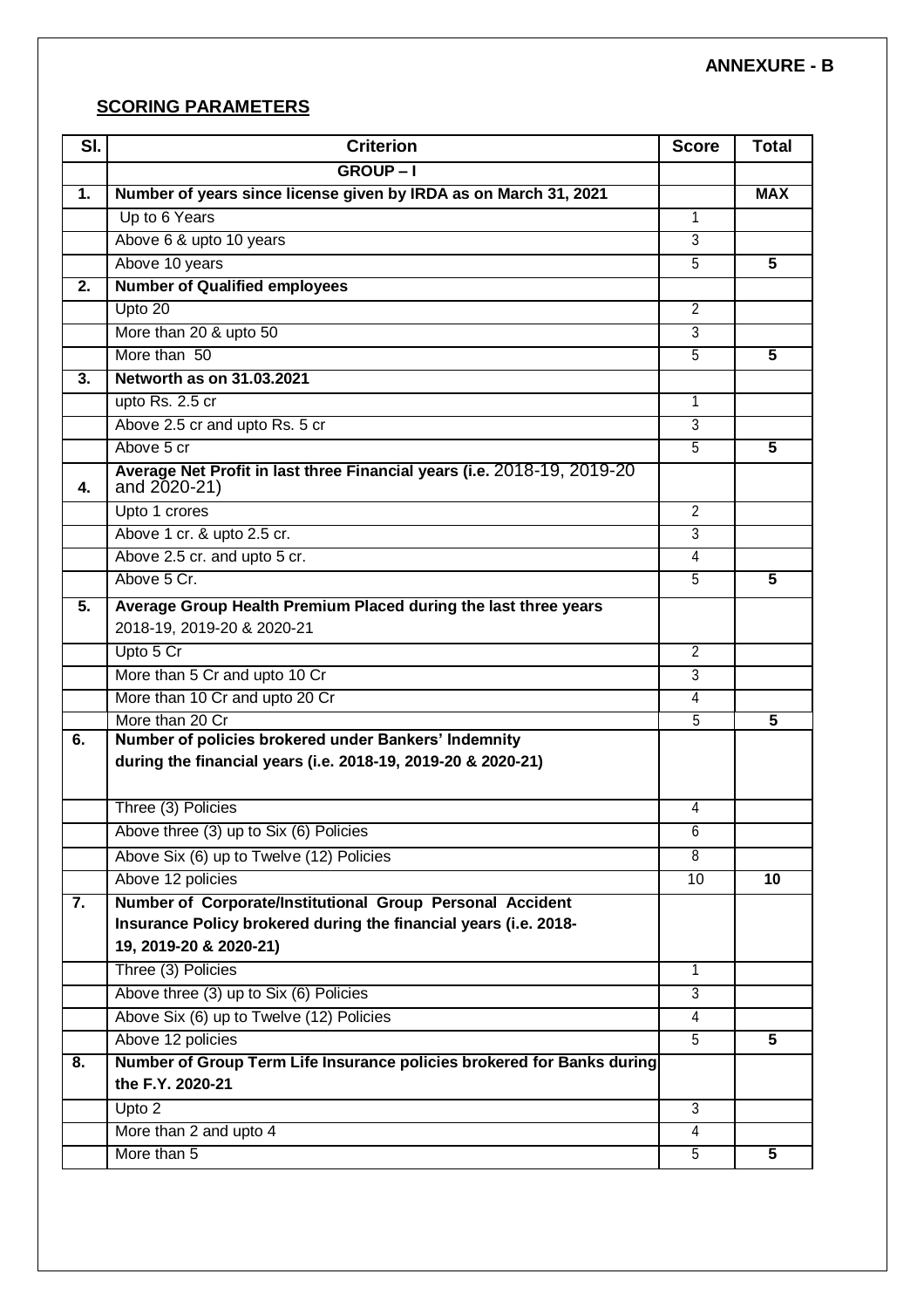| 9.              | Average number of claims got settled under Bankers Indemnity during<br>the last three financial years (i.e. 2018-19, 2019-20, 2020-21)     |                |     |
|-----------------|--------------------------------------------------------------------------------------------------------------------------------------------|----------------|-----|
|                 | Two $(2)$                                                                                                                                  | 4              |     |
|                 | Three (3)                                                                                                                                  | 6              |     |
|                 | Four $(4)$                                                                                                                                 | 8              |     |
|                 | Five (5) & above                                                                                                                           | 10             | 10  |
|                 | Number of Group Term Life Insurance policies brokered for Corporate<br>Clients having minimum 2500 lives during last three financial years |                |     |
| 10 <sub>1</sub> | (i.e. 2018-19, 2019-20 & 2020-21)                                                                                                          |                |     |
|                 |                                                                                                                                            |                |     |
|                 | Three (3) Policies                                                                                                                         | $\overline{2}$ |     |
|                 | Above three (3) up to Six (6) Policies                                                                                                     | $\overline{5}$ |     |
|                 | Above Six (6) up to Twelve (12) Policies                                                                                                   | $\overline{8}$ |     |
|                 | Above 12 policies                                                                                                                          | 10             | 10  |
|                 | Number of Corporate Group Medclaim policies brokered having coverage                                                                       |                |     |
| 11.             | of minimum 2500 people in financial years (i.e. 2018-19, 2019-20, 2020-21)                                                                 |                |     |
|                 |                                                                                                                                            |                |     |
|                 | Three (3) Policies                                                                                                                         | $\overline{2}$ |     |
|                 | Above three (3) up to Six (6) Policies                                                                                                     | $\overline{5}$ |     |
|                 | Above Six (6)                                                                                                                              | 10             | 10  |
|                 | <b>TOTAL MARKS (Group-I)</b>                                                                                                               |                | 75  |
|                 | <b>GROUP-II</b>                                                                                                                            |                |     |
|                 | Points on Presentation by Broking firm                                                                                                     |                |     |
| 12.             | Pre-Placement - 5, Placement Services - 10, Post-Placement Services - 10                                                                   | 25             | 25  |
|                 | <b>TOTAL MARKS (Group-II)</b>                                                                                                              |                | 25  |
|                 | <b>TOTAL MARKS</b>                                                                                                                         |                | 100 |

**NOTE: Top 3 brokers in descending order of the scores awarded to them under Group – I will be shortlisted to make presentation before the Selection Committee. Out of the shortlisted 3 brokers, Bank will empanel 2 or more brokers. Bank reserves the right to select one or more broker(s) out of the empaneled brokers.**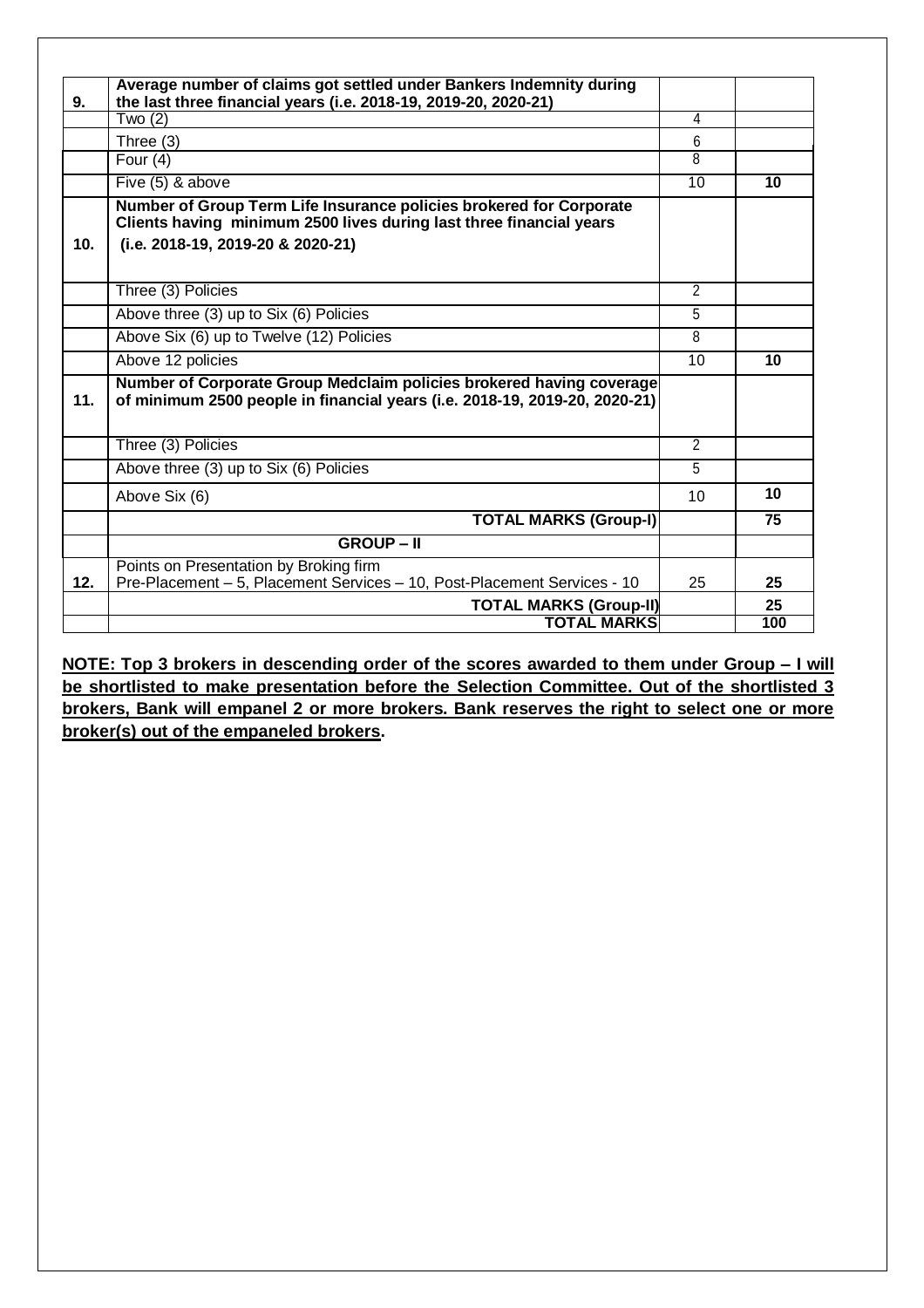**ANNEXURE - C**

#### **DECLARATION CERTIFICATE**

#### **DECLARATION** *I* **UNDERTAKING:**

The following declaration shall be submitted by the bidder, at the time of submission of bid:

"We hereby declare that there is no case with the Police/ Court/ IRDA/ SEBI/Regulatory authorities against the proprietor/ firm/ partners/ company/ Directors. Also, they are not defaulter to any Bank or Financial Institutions. We have not been suspended/ delisted/ blacklisted by any other Govt. Ministry /Department / Public Sector Undertaking/ IRDA/ SEBI/ Autonomous Body/ Financial Institution/ Court etc. We certify that neither our firm nor any of the partners is involved in any scam or disciplinary proceedings settled or pending adjudication. We also hereby declare that all information, material to the decision of empanelment has been disclosed in this document and nothing has been concealed and/or withheld. We hereby undertake and confirm that we have understood the scope of work properly and shall comply with the terms of engagement."

#### **Signature of the Authorized Signatory with Seal**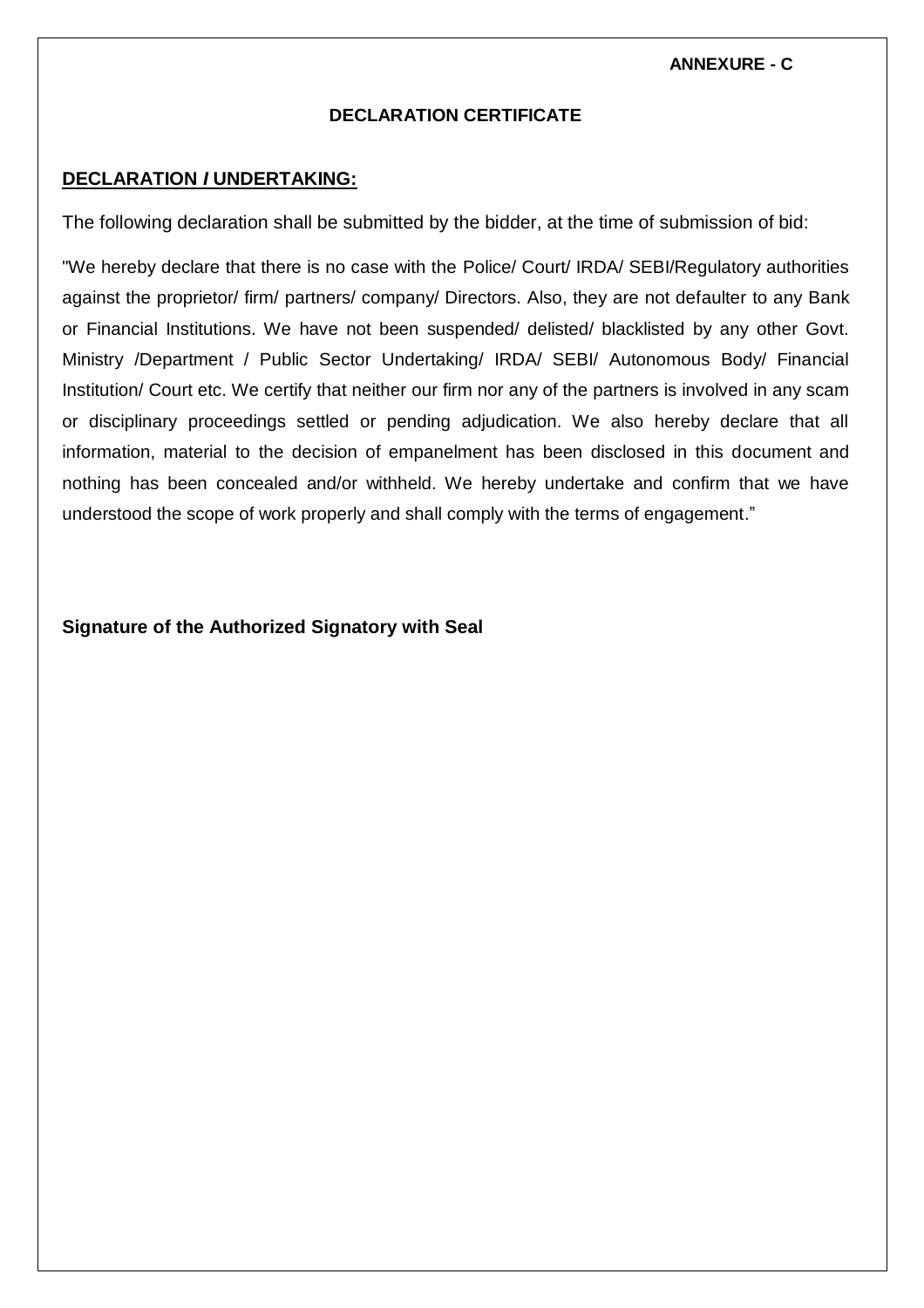#### **ANNEXURE – D**

# **PARTICULARS OF THE INSURANCE BROKING FIRMS**

| S.<br><b>No</b> | <b>Particulars</b>                                                                              | <b>Responses</b> | <b>Supporting</b><br><b>Documents</b>                                                                                                  |  |
|-----------------|-------------------------------------------------------------------------------------------------|------------------|----------------------------------------------------------------------------------------------------------------------------------------|--|
|                 |                                                                                                 |                  | Copy of the Certificate                                                                                                                |  |
| $\mathbf 1$     | Name of the Company                                                                             |                  | under Company's Act                                                                                                                    |  |
| $\overline{2}$  | <b>Registered Office Address</b>                                                                |                  | $-do-$                                                                                                                                 |  |
| 3               | Type of licence                                                                                 |                  | Copy of original license<br>issued by IRDA while<br>granting the license and<br>confirmation<br>that<br>the<br>entity can do business. |  |
| 4               | Number of years in operation in India<br>i.e. license Issuance / Renewal date                   |                  | License copies (including<br>renewal)                                                                                                  |  |
| 5               | No. of points of Presence (As on 31 <sup>st</sup><br>March 2021)                                |                  | <b>Auditor's Certificate</b>                                                                                                           |  |
| 6               | Paid up Capital (As per latest audited<br>Balance sheet but not earlier than<br>March 31, 2021) |                  | <b>Audited Balance Sheet</b>                                                                                                           |  |
| $\overline{7}$  | Net worth as on 31 <sup>st</sup> March 2021                                                     |                  | <b>Auditor's Certificate</b>                                                                                                           |  |
|                 | <b>Net Profit</b>                                                                               |                  |                                                                                                                                        |  |
| 8               | 2018-19                                                                                         |                  | <b>Audited Balance Sheets</b>                                                                                                          |  |
|                 | 2019-20                                                                                         |                  |                                                                                                                                        |  |
|                 | 2020-21                                                                                         |                  |                                                                                                                                        |  |
|                 | Group Health<br>Premium<br>Insurance<br>placed (in crores)                                      |                  | Auditor's Certificate<br>&<br>Copy<br>of<br>policy                                                                                     |  |
| 9               | 2018-19                                                                                         |                  | documents<br>having                                                                                                                    |  |
|                 | 2019-20<br>2020-21                                                                              |                  | broker's name                                                                                                                          |  |
|                 | No. of Corporate Group Mediclaim                                                                |                  |                                                                                                                                        |  |
|                 | policies Brokered having coverage of<br>minimum 2500 people                                     |                  | Auditor's<br>Certificate<br>&<br>Copy<br>of<br>policy<br>documents<br>having<br>broker's name                                          |  |
| 10              | 2018-19                                                                                         |                  |                                                                                                                                        |  |
|                 | 2019-20                                                                                         |                  |                                                                                                                                        |  |
|                 | 2020-21                                                                                         |                  |                                                                                                                                        |  |
|                 | No.<br>of<br>policies<br>brokered<br>under<br>Banker's Indemnity                                |                  | Auditor's Certificate &<br>Copy<br>of<br>policy<br>documents<br>having<br>broker's name                                                |  |
| 11              | 2018-19                                                                                         |                  |                                                                                                                                        |  |
|                 | 2019-20                                                                                         |                  |                                                                                                                                        |  |
|                 | 2020-21                                                                                         |                  |                                                                                                                                        |  |
|                 | No. of Claims settled under Banker's<br>Indemnity                                               |                  | Claim Settlement letters<br>issued<br>by<br>insurance<br>companies.                                                                    |  |
| 12              | 2018-19                                                                                         |                  |                                                                                                                                        |  |
|                 | 2019-20                                                                                         |                  |                                                                                                                                        |  |
|                 | 2020-21                                                                                         |                  |                                                                                                                                        |  |
|                 | No. of Group Term Life Insurance<br>Policies brokered for Banks                                 |                  | Certificate<br>Auditor's<br>- &<br>Copy<br>of<br>policy<br>documents<br>having<br>broker's name                                        |  |
| 13              | 2018-19                                                                                         |                  |                                                                                                                                        |  |
|                 | 2019-20                                                                                         |                  |                                                                                                                                        |  |
|                 | 2020-21                                                                                         |                  |                                                                                                                                        |  |